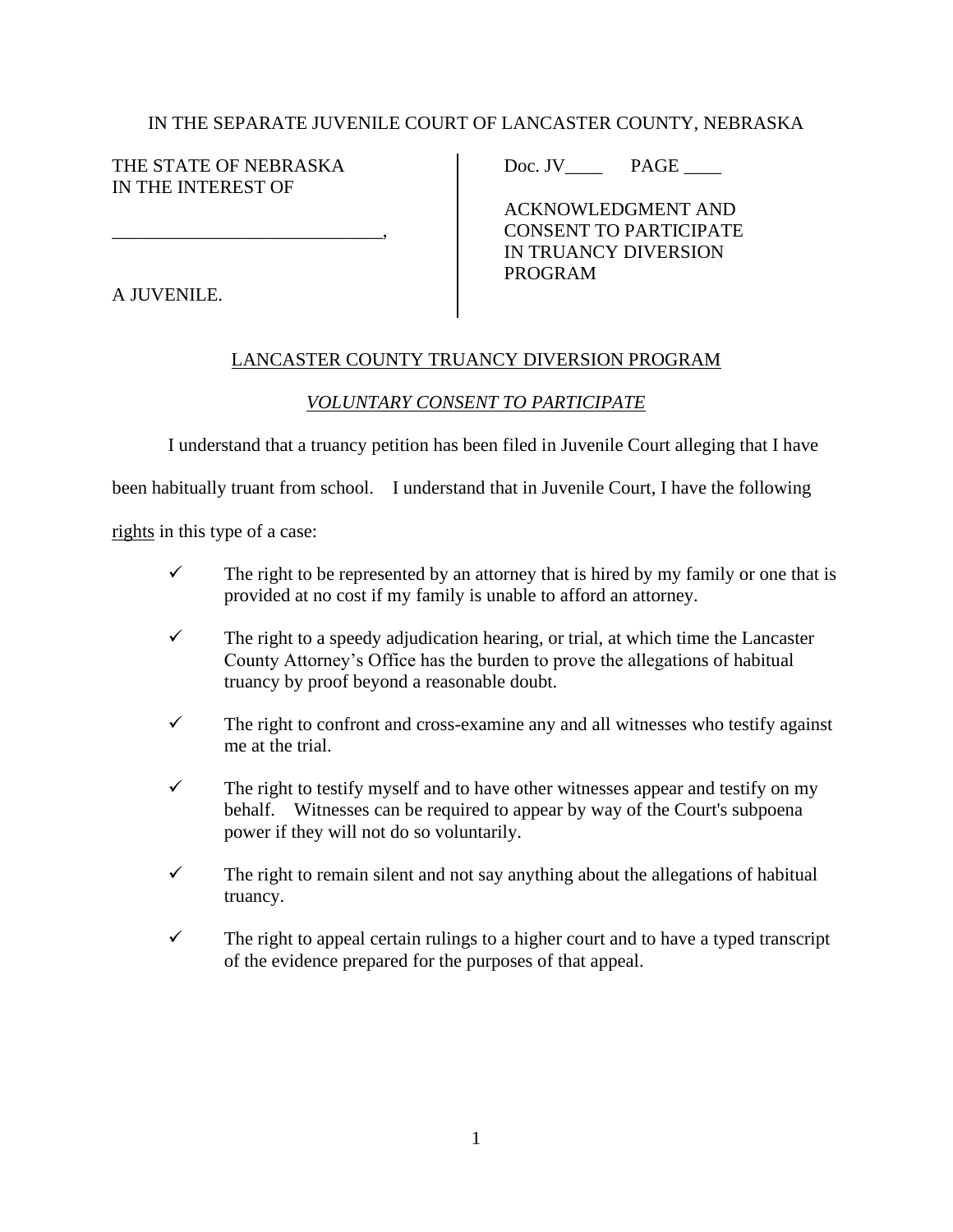I understand that if the allegations of habitual truancy are found to be true in Juvenile Court, any of the following consequences may occur in Juvenile Court:

- $\checkmark$  My physical custody may remain with my parent/guardian or I may be removed from my home and placed in a foster home, a group home, or the care of an institution or association.
- $\checkmark$  Be placed on probation under the supervision of a probation officer.
- $\checkmark$  Be under the Court's jurisdiction until my 19<sup>th</sup> birthday.
- $\checkmark$  Be required to attend school, maintain passing grades, and cooperate with services designed to improve school attendance and performance.

I understand that I have an absolute right to contest the allegations of habitual truancy in Juvenile Court and have a trial. If the County Attorney is unable to prove the allegations, the case is dismissed. As an alternative to traditional court proceedings, I understand that I have been determined to be eligible for the Lancaster County Truancy Diversion Program. I am choosing to participate in the program and agree to the following:

- 1. I understand and agree that this is a voluntary program and that participation in the program is optional. I understand and agree that if I choose to participate and thereafter successfully complete the program, the truancy petition that is filed will be dismissed.
- 2. I understand and agree that I may choose to revoke my consent to participate at any time. I understand and agree that if I revoke my consent, my case will be referred back to Juvenile Court.
- 3. I understand and agree that if I choose to participate in this program but do not successfully complete the program, my case will be referred back to Juvenile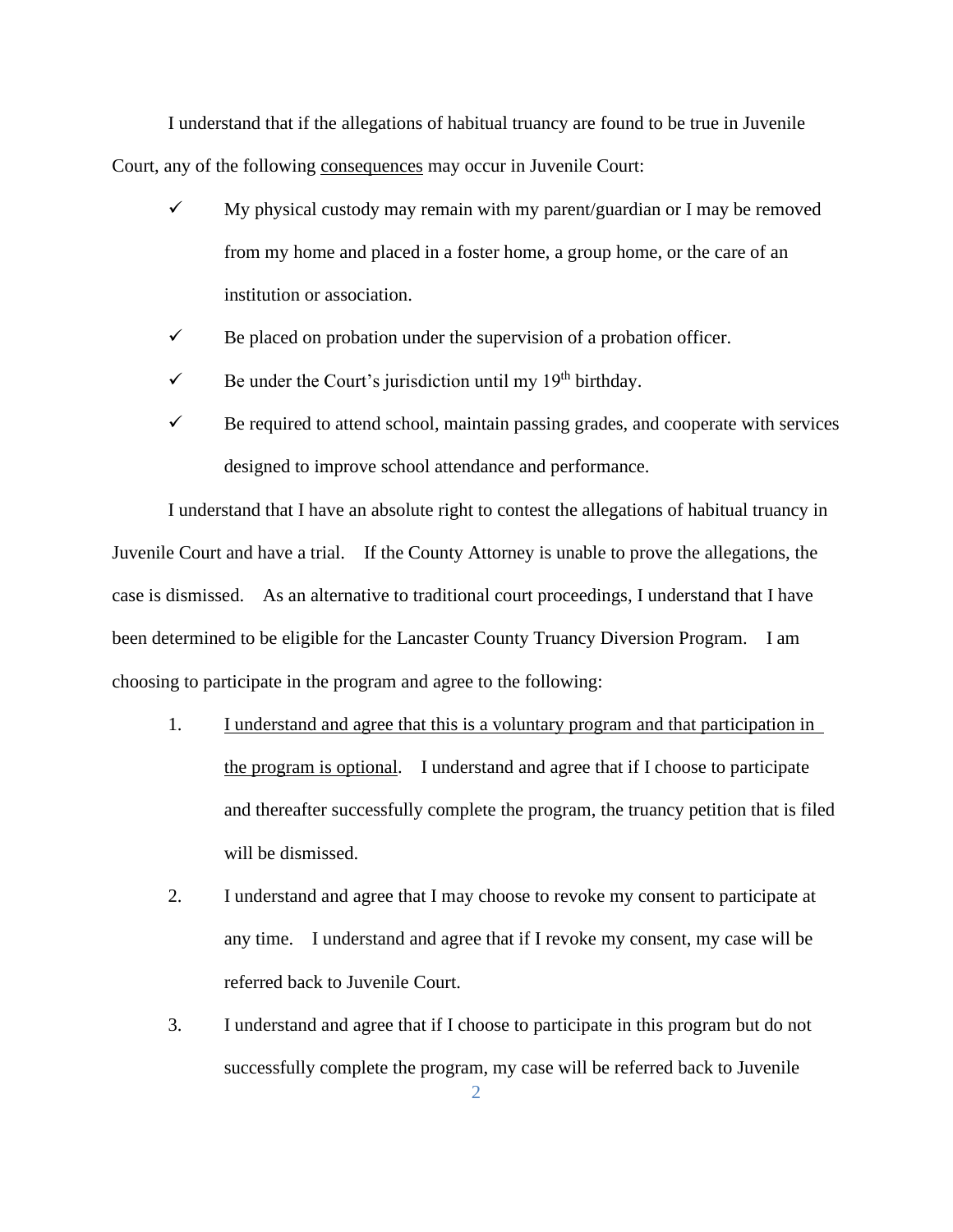Court for adjudication. I understand and agree that behaviors that may result in my removal from the program include, but are not limited to, the following:

- · Non-compliance with the Truancy Diversion rules/expectations.
- Continued absences from school.
- Transfer to another school.
- · The use or possession of drugs or alcohol, including K2 or similar substances, with the exception of prescription medication as prescribed.
	- Any behavior that is determined to be inappropriate and which indicates that I am not taking advantage of the opportunity the Truancy Diversion program provides.
- 4. I understand and agree that the Lancaster County Attorney's Office is the one who ultimately will make the decision as to whether or not I am removed from the program and referred back to Juvenile Court.
- 5. I understand that by choosing to participate in this program I am asking that my court case be continued and I am waiving any rights I have to a speedy adjudication. I understand that any time that elapses between my beginning the program and being removed from the program, if unsuccessful, will not count against the Lancaster County Attorney's Office or the requirement to hold a speedy adjudication.
- 6. I agree to attend school regularly, without truancy or suspension, and attain a good conduct record and a satisfactory scholastic record. I understand that any absences due to illness must be verified in writing by a qualified medical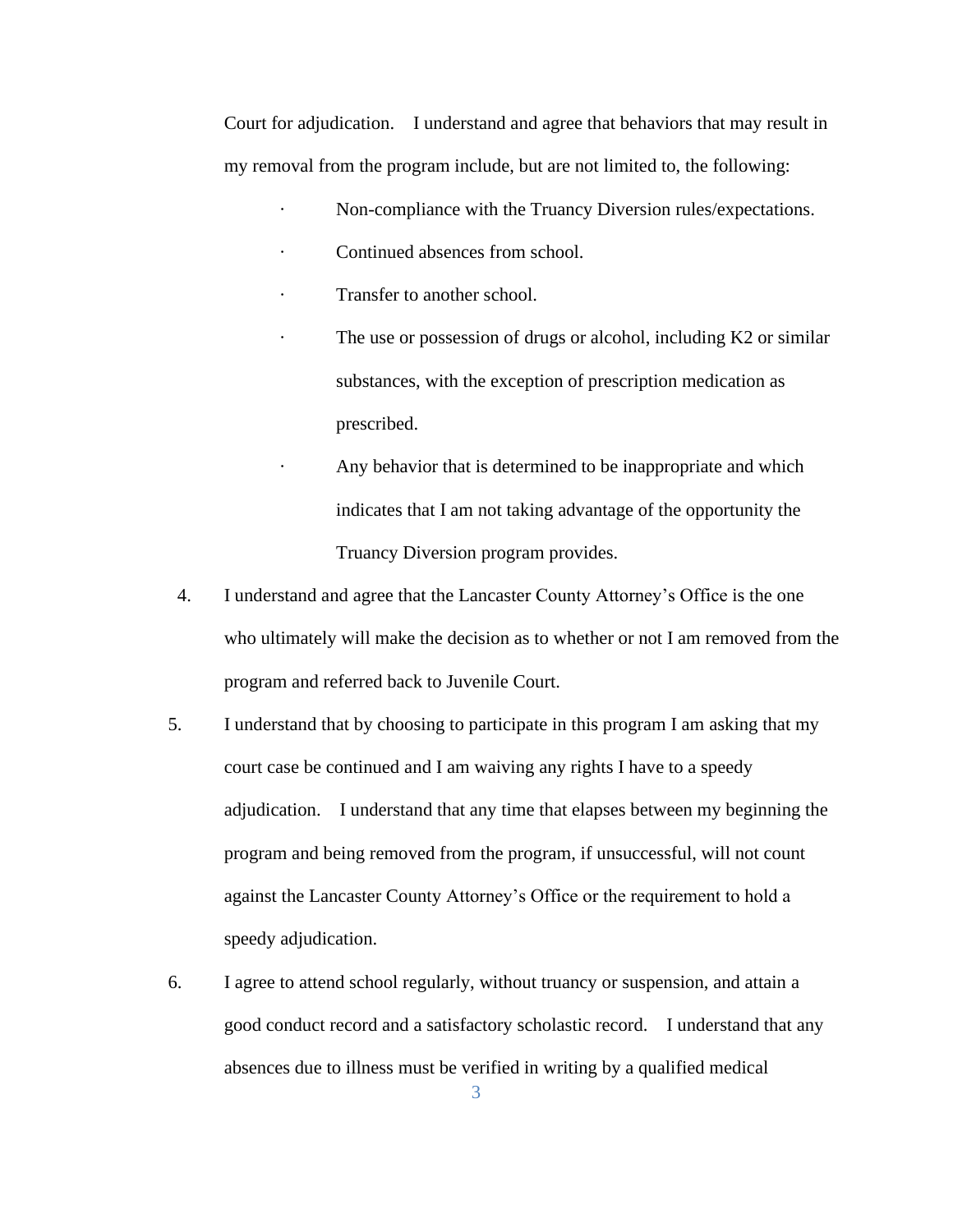professional, such as the school nurse, a doctor, or a physician assistant.

- 7. I agree to attend all hearings/meetings that are held in regards to my case and appear as directed, whether the hearings/meetings are at my school or at Juvenile Court.
- 8. I hereby authorize the release of all information, through written and verbal reports or testimony, regarding my participation in services as part of this program to all members of the Truancy Diversion team for the purpose of determining my progress and compliance with the program, or lack thereof.
- 9. I authorize the Lancaster County Attorney's Office and the Truancy Diversion team to staff my case prior to my hearings/meetings that are held during my involvement in this program.
- 10. I understand and agree that if I am terminated from the Truancy Diversion program, either by withdrawing from the program or for failure to successfully complete the program, my past school truancy history and my failure to comply with the program requirements can be used against me when my case is referred back to Juvenile Court.
- 11. I understand and agree that any of the consequences as set forth on page two of this agreement may be ordered if my case is referred back to Juvenile Court and the allegations in the Truancy Petition are found to be true. I understand that this may include removal from my family home.
- 12. I understand and agree that I am entitled to hire an attorney of my choosing at any time, but that I am not entitled to and will be not be receiving the services of a Court-appointed attorney during the time I am participating in the Truancy

4